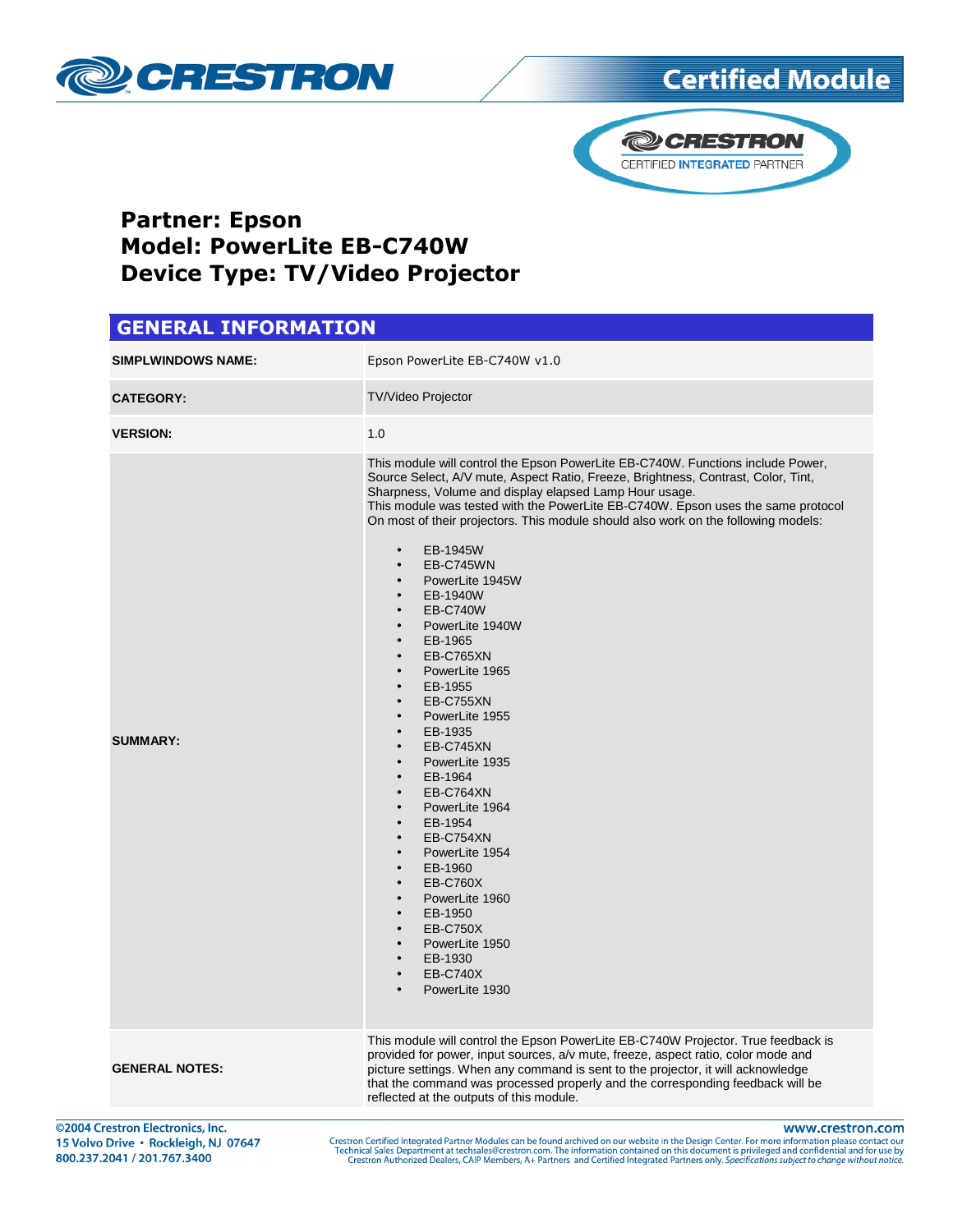



|                                    | If it is desired to poll the projector for power state, you can assert the Poll Enable<br>input. When this input is high, the projector will be polled every 15 seconds to<br>determine the state of power. If it is desired to poll the projector for picture setting<br>changes made using the IR remote control, or by the controls on the projector itself, you<br>can assert the Poll Settings input. When this input is high, the projector will be<br>polled every 45 seconds to determine the state of input source, picture mute, freeze,<br>aspect ratio, color mode, brightness, contrast, sharpness, color, tint, volume and<br>elapsed lamp hours. Typically, you could enable either polling option when the<br>projector's particular control page is active and displayed on a touch panel. You<br>would then disable polling at other times.<br><b>NOTE:</b> This module depends on feedback from the device. You cannot comment out<br>the From Device. This module is System Builder compatible. Please note that it is<br>essential to enable polling in order for the module to give accurate feedback. |
|------------------------------------|------------------------------------------------------------------------------------------------------------------------------------------------------------------------------------------------------------------------------------------------------------------------------------------------------------------------------------------------------------------------------------------------------------------------------------------------------------------------------------------------------------------------------------------------------------------------------------------------------------------------------------------------------------------------------------------------------------------------------------------------------------------------------------------------------------------------------------------------------------------------------------------------------------------------------------------------------------------------------------------------------------------------------------------------------------------------------------------------------------------------------|
| <b>CRESTRON HARDWARE REQUIRED:</b> | CNXCOM-6, CNXCOM-2, ST-COM, C2I-COM6, C2COM-2/3                                                                                                                                                                                                                                                                                                                                                                                                                                                                                                                                                                                                                                                                                                                                                                                                                                                                                                                                                                                                                                                                              |
| <b>SETUP OF CRESTRON HARDWARE:</b> | <b>RS232</b><br>Baud: 9600<br>Parity: N<br>Data Bits: 8<br>Stop Bits: 1                                                                                                                                                                                                                                                                                                                                                                                                                                                                                                                                                                                                                                                                                                                                                                                                                                                                                                                                                                                                                                                      |
| <b>VENDOR FIRMWARE:</b>            | None                                                                                                                                                                                                                                                                                                                                                                                                                                                                                                                                                                                                                                                                                                                                                                                                                                                                                                                                                                                                                                                                                                                         |
| <b>VENDOR SETUP:</b>               | None                                                                                                                                                                                                                                                                                                                                                                                                                                                                                                                                                                                                                                                                                                                                                                                                                                                                                                                                                                                                                                                                                                                         |
| <b>CABLE DIAGRAM:</b>              | <b>CNSP-124</b>                                                                                                                                                                                                                                                                                                                                                                                                                                                                                                                                                                                                                                                                                                                                                                                                                                                                                                                                                                                                                                                                                                              |



| CONTROL:            |   |                                        |
|---------------------|---|----------------------------------------|
| Power_On/Off/Toggle | D | Pulse to turn the projector on or off. |
| $Input*$            | D | Pulse to select the desired input.     |

www.crestron.com

Crestron Certified Integrated Partner Modules can be found archived on our website in the Design Center. For more information please contact our Technical Sales Department at techsales@crestron.com. The information contain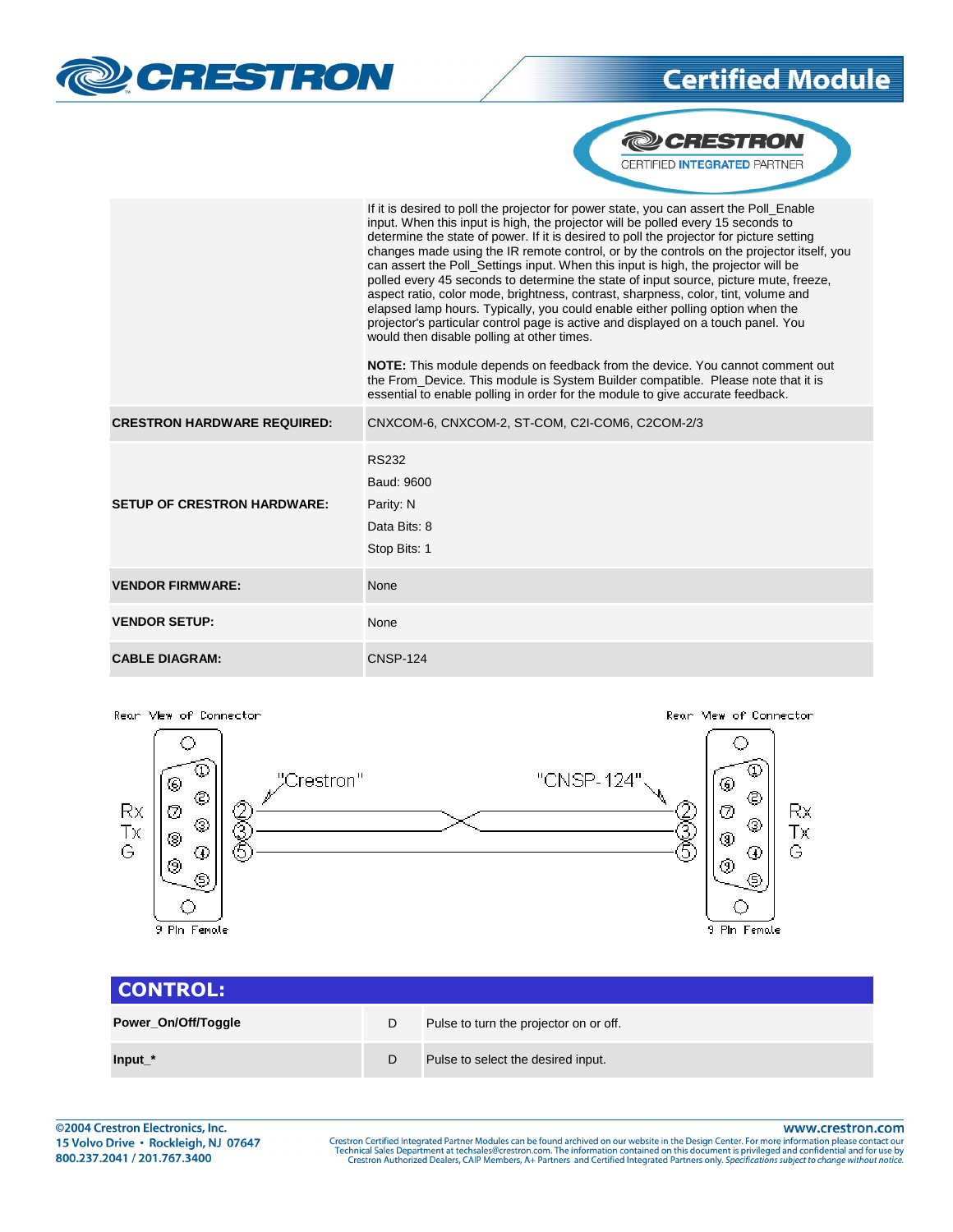



| AV_Mute_On/Off/Toggle     | D | Pulse to adjust the projector video mute.                                                                                                                                    |
|---------------------------|---|------------------------------------------------------------------------------------------------------------------------------------------------------------------------------|
| <b>Brightness_Up/Down</b> | D | Press and hold to adjust the brightness.                                                                                                                                     |
| Contrast_Up/Down          | D | Press and hold to adjust the contrast.                                                                                                                                       |
| Color_Up/Down             | D | Press and hold to adjust the color.                                                                                                                                          |
| Tint_Up/Down              | D | Press and hold to adjust the tint.                                                                                                                                           |
| Sharpness_Up/Down         | D | Press and hold to adjust the sharpness.                                                                                                                                      |
| Poll Enable               | D | If held high, the projector will be polled every 15 seconds. If held low, the<br>projector will be polled every 5 seconds only after an input select or an AV mute<br>press. |
| <b>Initialize</b>         | D | Pulse to start communications with the projector.                                                                                                                            |
| <b>From Device</b>        | S | Serial signal to be routed from a 2-way RS232 port.                                                                                                                          |

www.crestron.com Crestron Certified Integrated Partner Modules can be found archived on our website in the Design Center. For more information please contact our Technical Sales Department at techsales@crestron.com. The information contain